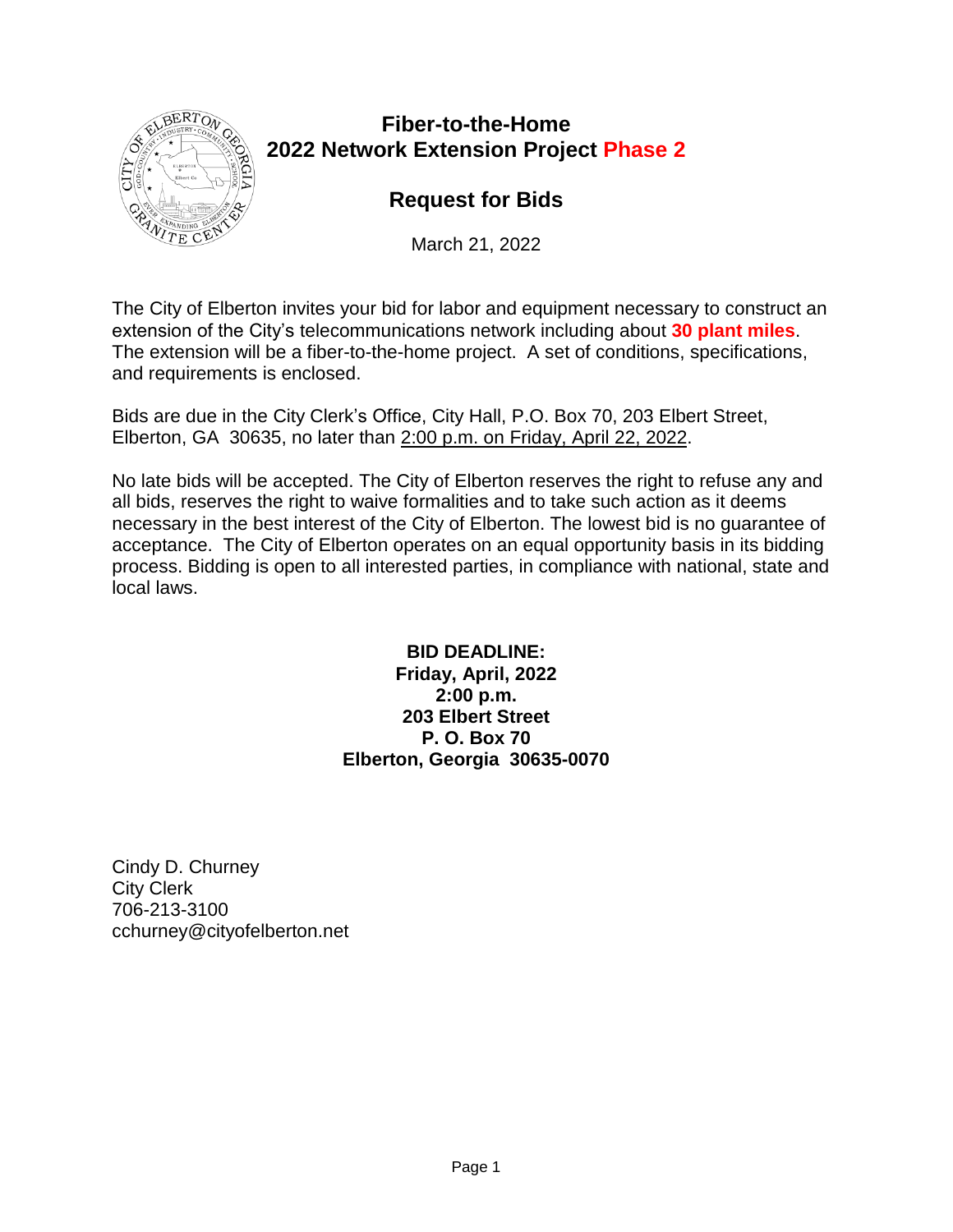# **BID SUMMARY**

#### REQUEST FOR PROPOSAL

The City of Elberton is soliciting proposals for labor and equipment for the construction of an extension to its existing telecommunications facilities in Elbert County, Georgia. This will be a fiber-to-the-home project of about 30 plant miles.

#### GENERAL SCOPE

The scope of this project is the installation of 121,083 linear feet of 1/4" galvanized strand for support including guying and anchoring, followed by the installation and lashing of a first and second fiber optic cable along strand for 159,488 linear feet of fiber. NO ACTIVATION OF ELECTRONICS OR SPLICING FIBER IS INCLUDED IN THIS BID.

A design has already been completed for the FTTH network extension for 2022 Phase 2, which encompasses approximately 30 plant miles. Make-ready will be completed before commencement of construction. The size of fiber for the project is primarily 96 and 12-count, with some 24-count. 1/4" galvanized strand will be used for support.

#### LABOR AND EQUIPMENT

For construction labor and equipment, the successful bidder will have experience with the material specified, and references to substantiate experience should be supplied along with your bid. Bids should include the cost of all construction activities including (a) strand placement including bonding, guy installation and anchor installation, and (b) installation of fiber optic cable on the strand. The scope of this bid does not include installation of power supplies, activation of the system, or performance testing. Unit pricing should be supplied in the form of **Part 2**, below.

#### MATERIALS

The City of Elberton will supply all material and cabling, including pole line hardware. In the event incidental materials are not available from the City of Elberton and are provided by the Contractor, your bid will include a standard material pricing sheet from which materials will be charged.

#### **PERMITS**

The City of Elberton will obtain required Georgia Department of Transportation permits for this project and any necessary pole attachment permits. The contractor will be responsible for any dig tickets with Georgia-811 if needed. However, all planned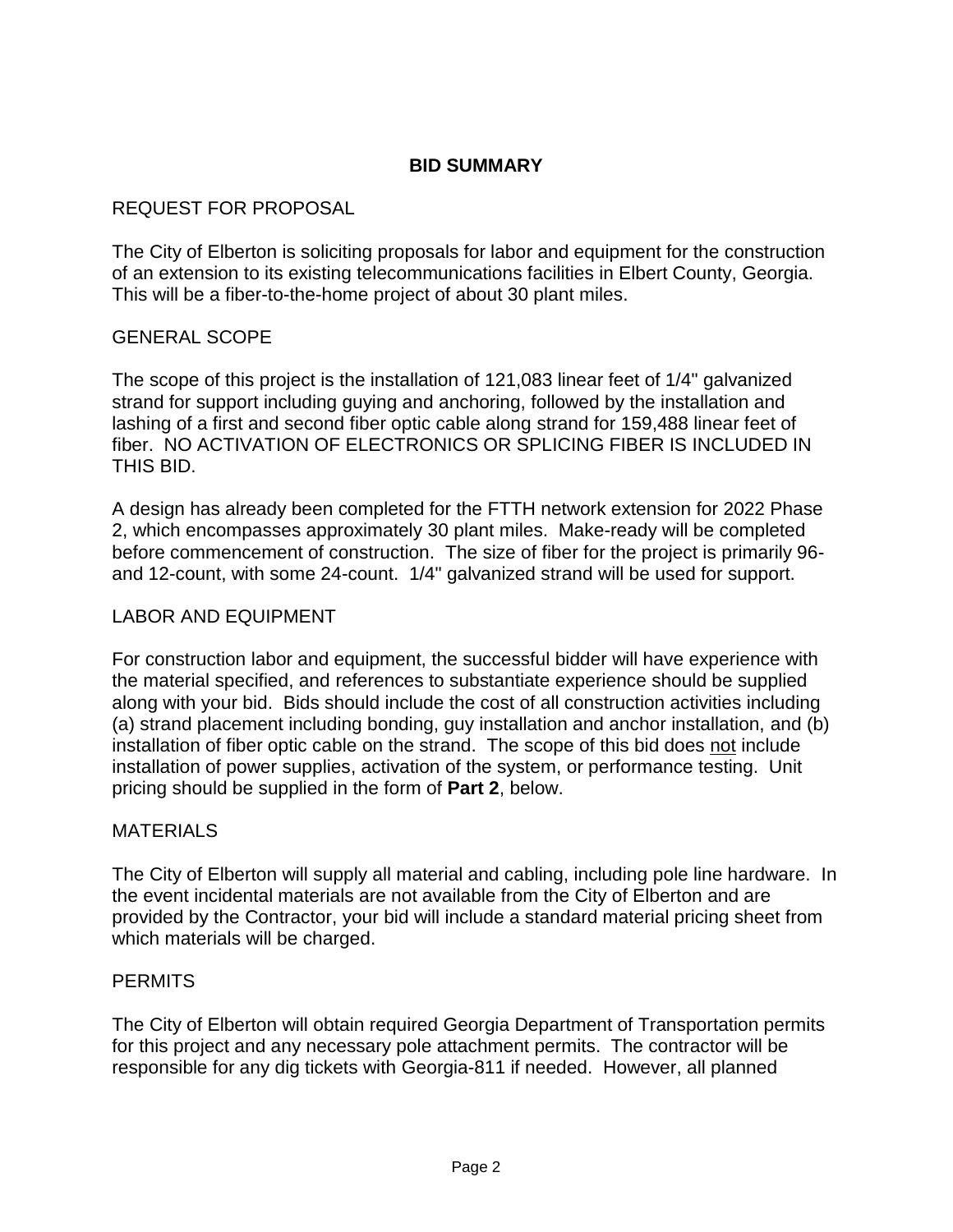construction under this contract is overhead/aerial. Some underground work will be performed by the Owner or others.

# CONTRACT

The successful bidder will enter into a construction contract agreement substantially in the form of **Part 3**, below. All bidders should read the contract document carefully including all exhibits of the contract, and be able to execute the contract and meet all terms and conditions within 10 days of receiving a Notice of Award of bid.

# TERM

A Notice to Proceed will be given within 10 days of the execution of the construction contract. The project construction should commence immediately, and time is of the essence on this project. The project shall be completed within 180 days of the execution of the construction contract.

# **FOR QUESTIONS:**

For questions concerning the bid process of the City of Elberton, please contact: Cindy Churney, City Clerk 706-213-3100 cchurney@cityofelberton.net

For questions concerning the technical specifications of this project, please contact: David Dotson, Broadband Operations Manager 706-213-3100 ddotson@cityofelberton.net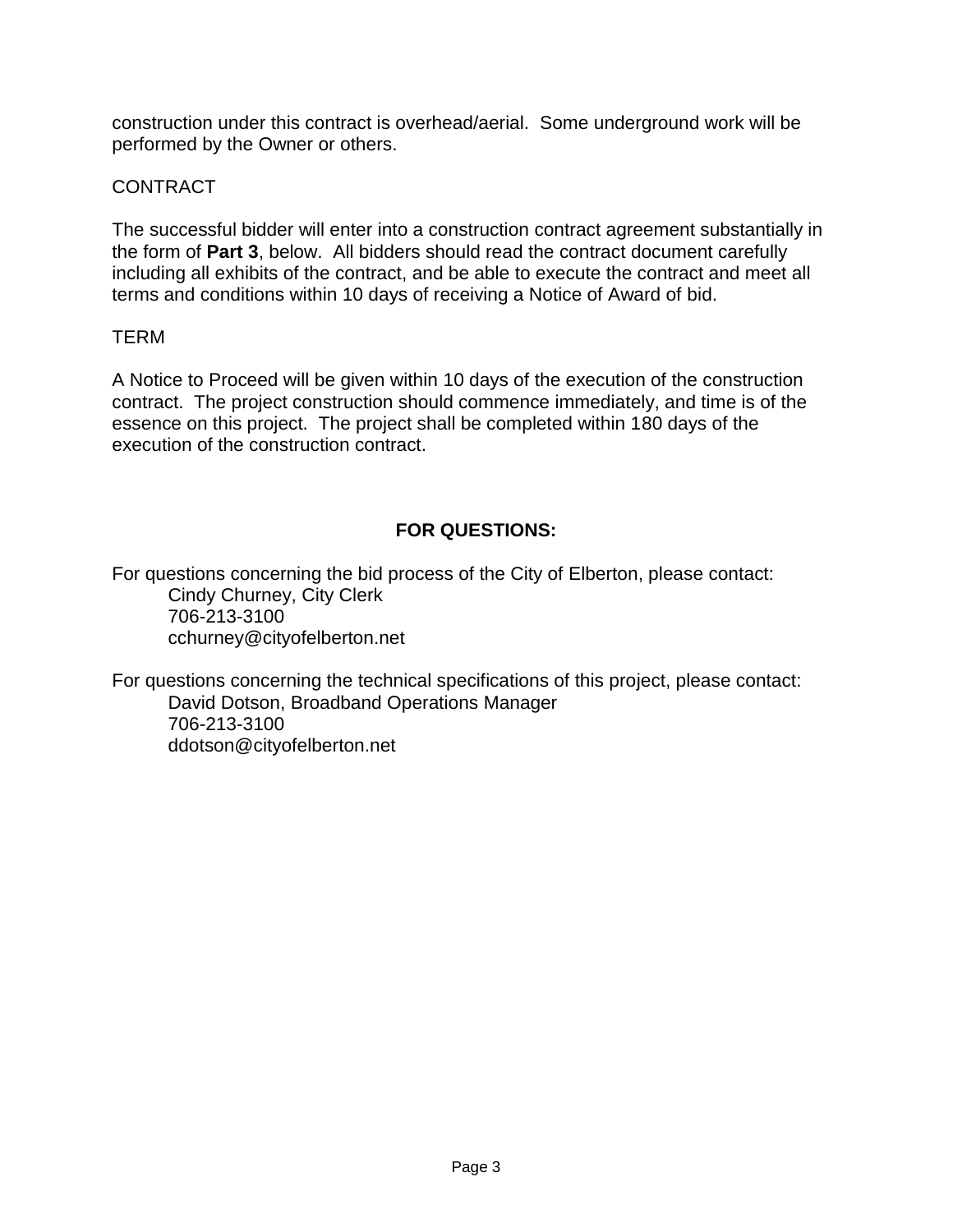# **BID CONDITIONS / INSTRUCTIONS TO BIDDERS**

These conditions are an integral part of this bid, and the vendor must comply with them.

- 1. Vendor must bid on the following Bid Response forms, Parts 1 and 2, and as requested.
- 2. Place alternative bids on a separate package of Bid Response forms.
- 3. Vendor should make a copy of bid for his/her file.
- 4. All costs (including shipping/delivery, handling, taxes and all other costs) must be included in the total bid price as stated on the Bid Response forms.
- 5. The City of Elberton reserves the right to accept or reject any or all bids, reserves all rights granted to it by law, and reserves the right to waive formalities and to take such action as it deems necessary in the best interest of the City of Elberton.
- 6. Each bidder/contractor must sign the bid with his/her signature and shall give his/her full business address on the form provided in this bid.
- 7. No portion of this bid may be subcontracted without the prior written approval of the City. It may be in the best interest of the awardee to subcontract some parts of any job; however, the contractor will be held responsible by the City for the quality, delivery and all terms of conditions of this bid.
- 8. The City of Elberton operates on an equal opportunity basis in its bidding policy. Bidding is open to all interested parties, in compliance with national, state and local laws.
- **9. Bids may be accepted by mail, overnight courier, or hand delivered. Bids must be sealed and properly marked on the outside of the envelope as "Attn: City Clerk; Bid for FTTH Network Construction Phase 2."**
- 10.No late bids will be accepted.
- 11.Bids will be opened and read publicly in the Municipal Courtroom of City Hall, 203 Elbert Street, Elberton, GA 30635 at 2:00 p.m. on the designated date.
- 12.No bid award will be made at the time of the opening. The successful bidder will be contacted immediately following bid approval by the Elberton City Council. Vendors may contact the City Clerk's Office at 706-213-3100 who wish to know the result of the bid award.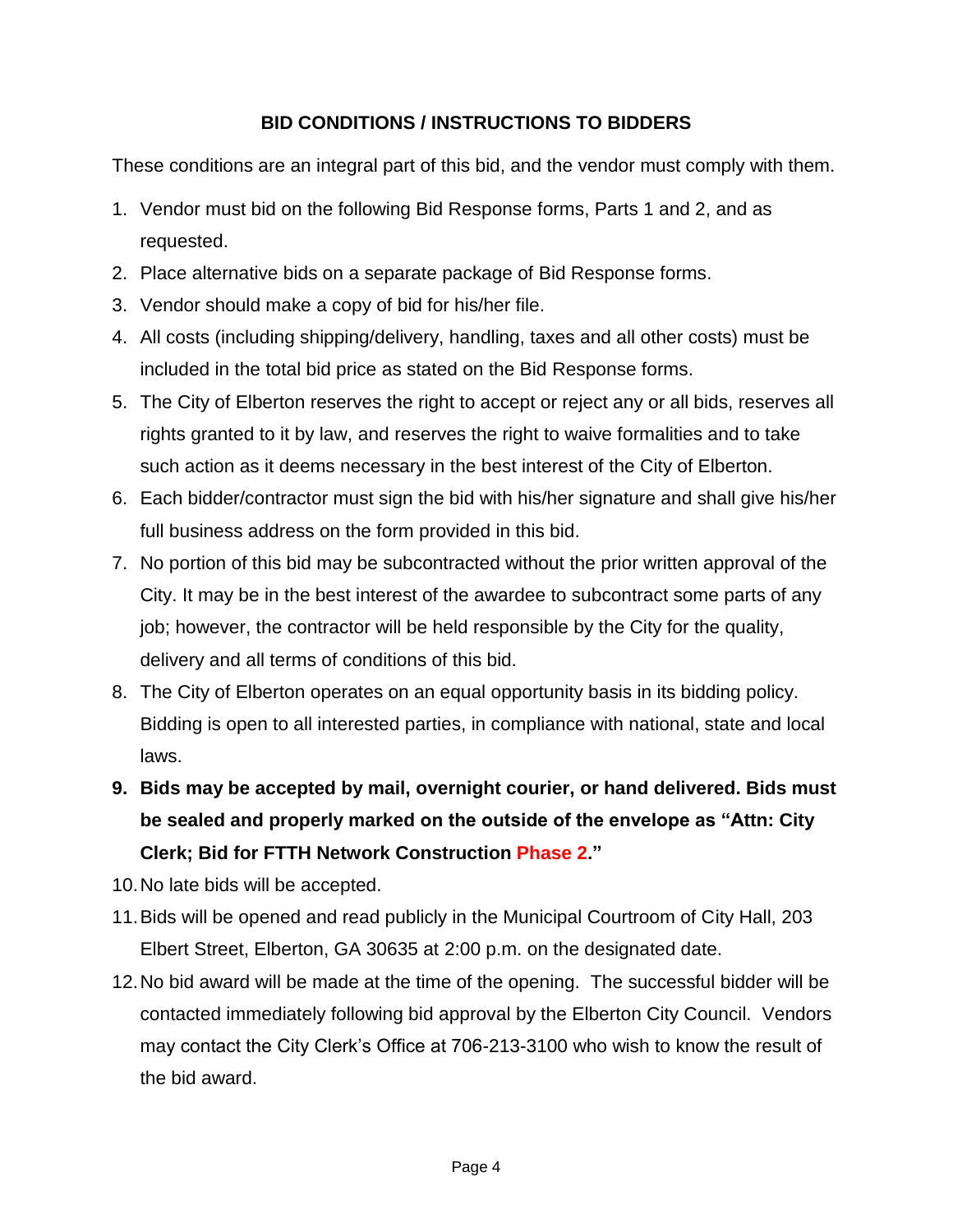# 13.Discounts.

Discounts should be stated on the bid form. If quick pay discounts are offered, the City reserves the right to include that discount as part of the award criteria. Prices bid must, however, be based upon the payment terms of the contract in Part 3, below. In all cases, quick pay discounts will be calculated from the date of the invoice or the date of acceptance, whichever is later.

14.The City of Elberton is exempt from all federal excise tax and state sales and use taxes. However, depending upon the situation, the vendor or contractor may not be exempt from such taxes and the City of Elberton is making no representation as to any such exemption.

# 15.Exceptions or Conditions.

The bidder shall furnish a statement on company letterhead giving a complete description of all exceptions to the terms, conditions and specifications. Failure to furnish the statement will mean that the bidder agrees to meet all requirements of the terms, conditions and specifications.

#### 16.Pre-bid Conference.

A pre-bid conference is not mandatory. However, all bidders are encouraged to schedule an appointment to see the project design specifications and plans. Please contact David Dotson, Broadband Operations Manager, at 706-213-3100 or ddotson@cityofelberton.net to schedule an appointment.

#### 18. References.

The City, prior to or after receipt of the contractor's bid, shall have the right to research work performed by the contractor. This research effort will be conducted by City personnel and its representatives, which may include site visits and interviews with anyone involved in such projects. Bidders are encouraged to attach a list of references pertaining to the scope of this project. Letters of reference are acceptable.

#### 19.Contractor Responsibilities.

The contractor will be required to provide a responsible on-site superintendent, assign qualified persons to the work, provide the equipment required to do the assigned task or accomplish the work, maintain records of expenditures,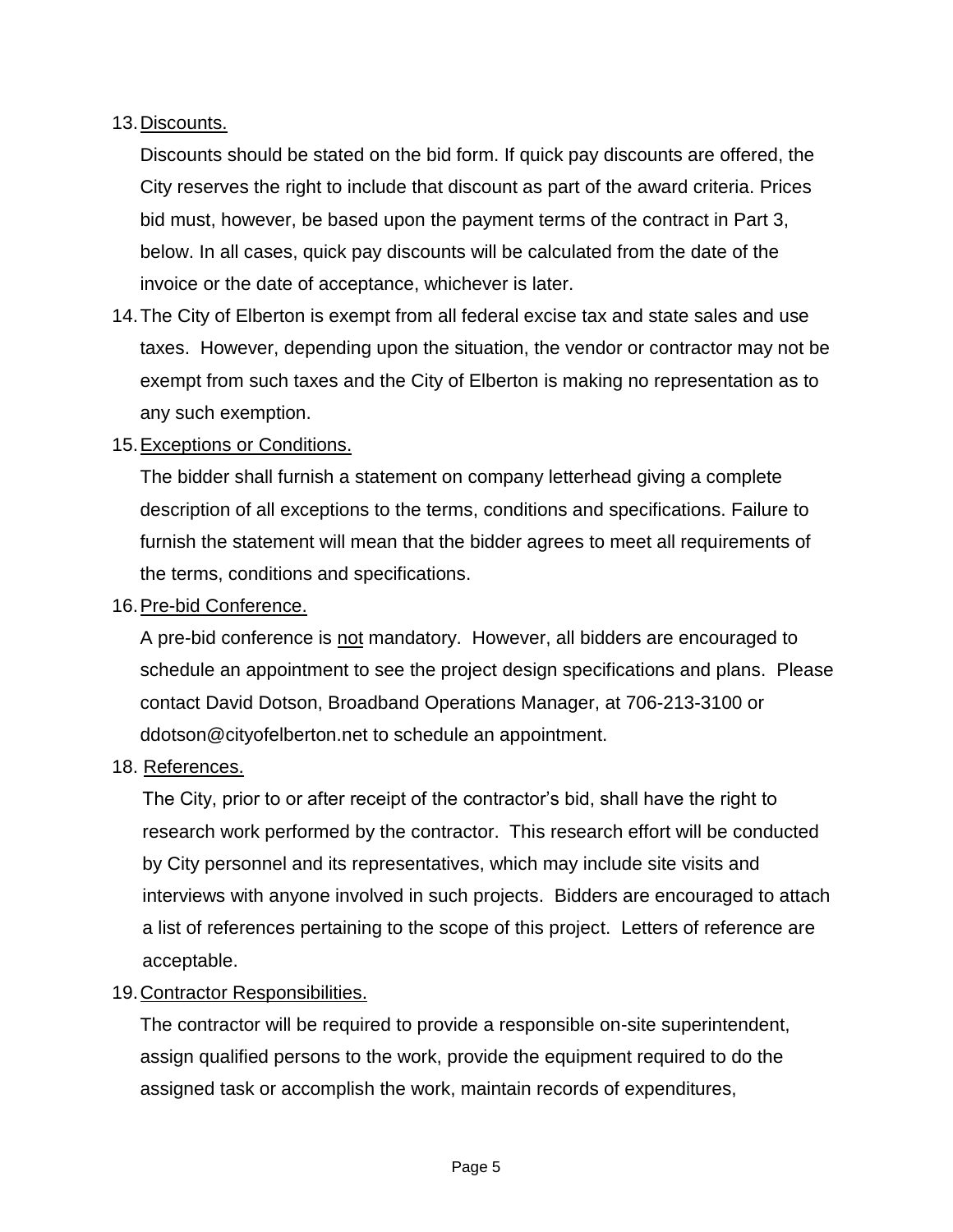deliverables and progress, submit required reports on schedule, and maintain a clear line of communication for prompt resolution of problems.

- 20.Area and Scope of Project. The project area consists of a rural areas of Elbert County, Ga. The construction is along county roads and state highways including Ga. Hwy. 17, Ga. Hwy. 77, and Ga. Hwy. 368. For exact specifications, please schedule an on-site visit to review the design plans.
- 21.Compliance with Georgia State Law, O.C.G.A. 13-10-91, the Illegal Immigration Reform and Enforcement Act of 2011. The successful bidder and chosen Contractor must comply with O.C.G.A. 13-10-91 and complete the Contractor's Affidavit. This State Law requires each Contractor providing the physical performance of services to the City of Elberton under a contract to use at all times during the performance of the contract the federal work authorization program commonly referred to as E-Verify. A sample of this affidavit is included in this bid packet. All bidders must use the E-Verify program, must be able to execute this affidavit, and must provide an E-Verify registration number if the bidder is awarded the bid and contract.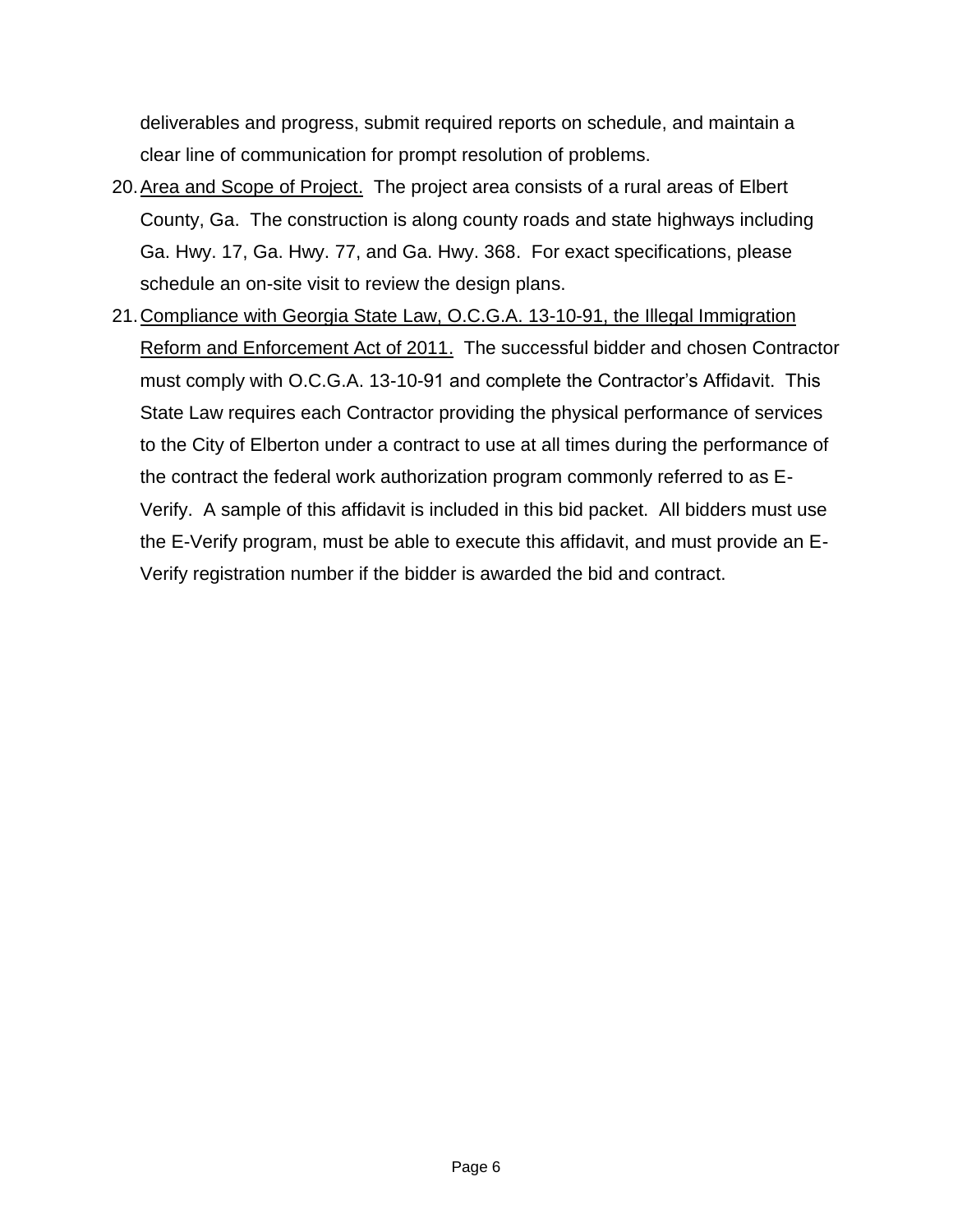## **Part 1: BID CERTIFICATION**

I certify that this bid is made without prior understanding, agreement, or connection with any corporation, firm or person submitting a bid for the same materials, supplies, equipment or service, that it meets or exceeds all the specifications contained herein, and is in all respects fair and without collusion or fraud. I understand collusive bidding is a violation of state and federal law, and can result in fines, prison sentences, and civil damage awards. I agree to abide by all conditions of this bid, all specifications as stated, all bid prices, and certify that I am authorized to sign for the bidder.

| Vender:            |                                                                                           |
|--------------------|-------------------------------------------------------------------------------------------|
| Address:           | the control of the control of the control of the control of the control of the control of |
| City/State/Zip:    |                                                                                           |
| Phone No.:         |                                                                                           |
| Fax No.:           |                                                                                           |
| E-mail:            |                                                                                           |
| <b>Print Name:</b> |                                                                                           |
| Sign Name:         |                                                                                           |
| Title:             |                                                                                           |
| Date Certified:    |                                                                                           |
|                    |                                                                                           |

| State maximum time this bid will be in force (minimum 45 days) |
|----------------------------------------------------------------|
| State earliest possible start date if bid awarded on 5/2/2022  |
| State anticipated length of time for project completion        |

*Please attach additional information, exceptions, and reference information to this form.*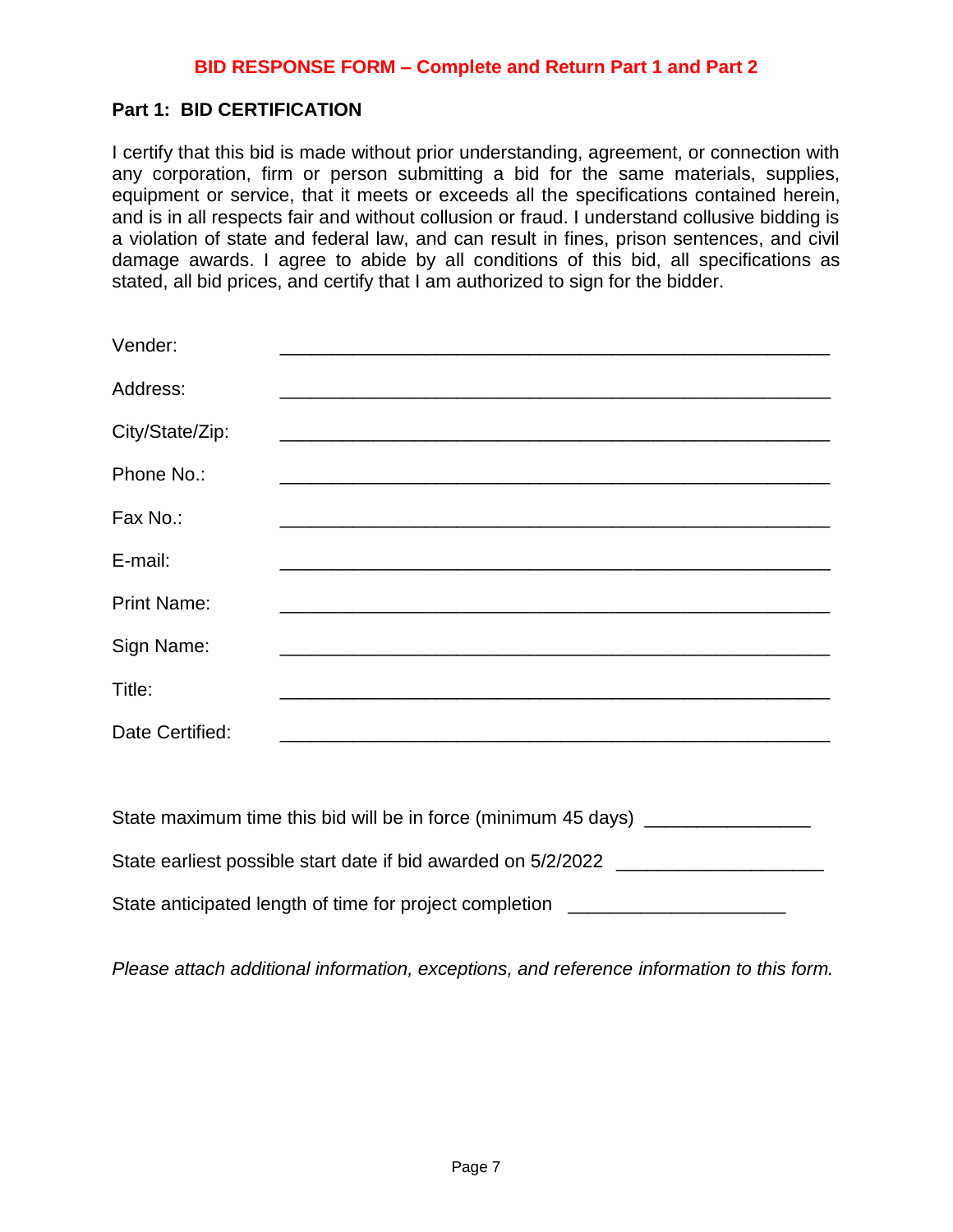# **Part 2: DETAILED COST SUMMARY**

| <b>Cost Description</b>                      | <b>Total Rate</b><br>per Unit | <b>Bid</b><br><b>Units</b> | <b>Estimated</b><br><b>Total Units</b> | <b>Extended</b><br>Cost |
|----------------------------------------------|-------------------------------|----------------------------|----------------------------------------|-------------------------|
|                                              |                               |                            |                                        |                         |
| Install Strand & Bonding, Guying and Anchors |                               | Strand foot                | 121,083 \$                             |                         |
| Placement of Fiber on Strand (OL)*           | \$                            | Fiber foot                 | 159,488 \$                             |                         |
| <b>TOTAL</b>                                 |                               |                            |                                        |                         |
|                                              |                               |                            |                                        |                         |
| *For first and second fiber jointly          |                               |                            |                                        |                         |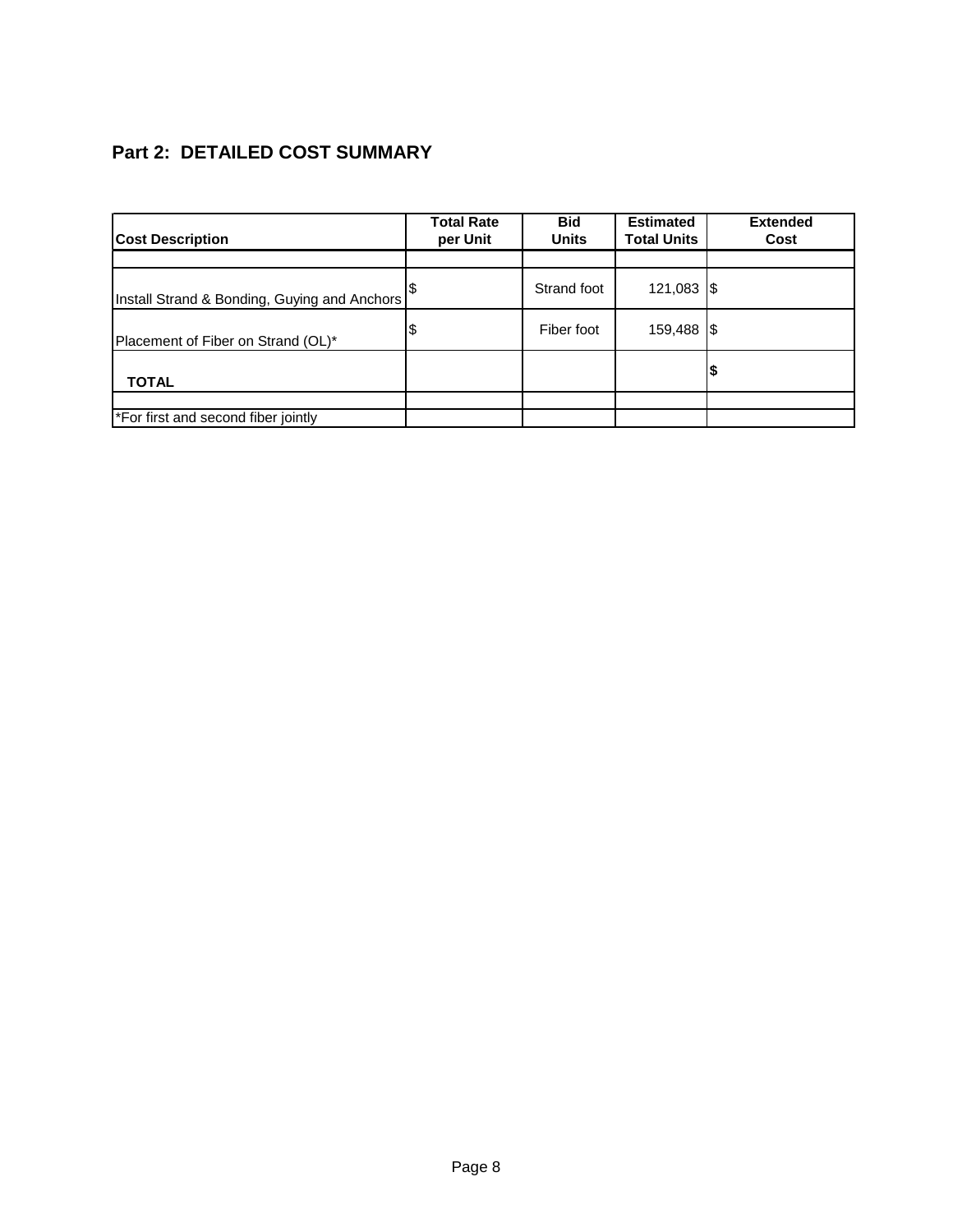# **Part 3: CONSTRUCTION AGREEMENT AND CONTRACT WITH EXHIBITS**

#### CONTRACT FOR CONSTRUCTION OF FTTH NETWORK

This CONSTRUCTION AGREEMENT is made and entered into on this \_\_\_\_\_ day of in the year endless between the City of Elberton, Georgia (hereinafter referred to as the "Owner"), and \_\_\_\_\_\_\_\_\_\_\_\_\_\_\_\_\_\_\_\_\_\_\_\_\_\_\_\_\_\_\_\_\_\_\_ (hereinafter referred to as the "Contractor").

#### WITNESSETH:

THAT FOR AND IN CONSIDERATION OF THE MUTUAL COVENANTS AND AGREEMENTS HEREIN CONTAINED, THE PARTIES HERETO DO AGREE AS FOLLOWS:

- 1. The Contractor will perform the work as described in **Exhibit A**, attached hereto and incorporated as part to this agreement by reference.
- 2. The Contractor will furnish all tools, equipment, and labor, of every description, necessary to complete the work specified.
- 3. The Contractor will employ competent and experienced personnel and will complete the work in a good, firm, substantial and workmanlike manner in strict accordance with such plans and specifications as furnished by the Owner. All work of the Contractor will be subject to the inspection and approval of the Owner.
- 4. The Contractor will perform all work with proper dispatch. Contractor shall not be penalized for delay when materials fail to be delivered as specified or shipping damage to material occurs. All work shall be performed within **180 days** from the execution date of this agreement first written above.
- 5. Owner will hold five percent (5%) retainage on all invoices until successful completion of the project.
- 6. For the work performed by the Contractor under this contract, the Owner will pay only for work completed in accordance with unit prices detailed in **Exhibit B**, attached hereto and incorporated as part to this agreement by this reference and as otherwise herein stated. The Contractor will render invoices to the Owner for the work completed during the preceding period and will attach to such invoices a detailed summary of work completed during the preceding period and the contract period to date in a form acceptable to the Owner. The Contractor will render an invoice for a period of no less than one week. Within ten (10) days after the receipt of an invoice, the Owner will inspect the work, verify the invoice quantities, and pay the Contractor for the work covered by the invoice and completed in accordance with this agreement less retainage.
- 7. The Contractor will comply with all applicable laws and with all the requirements of any federal, state, or local authorities having jurisdiction over said work or any matters connected therewith. Contractor will also comply with all requirements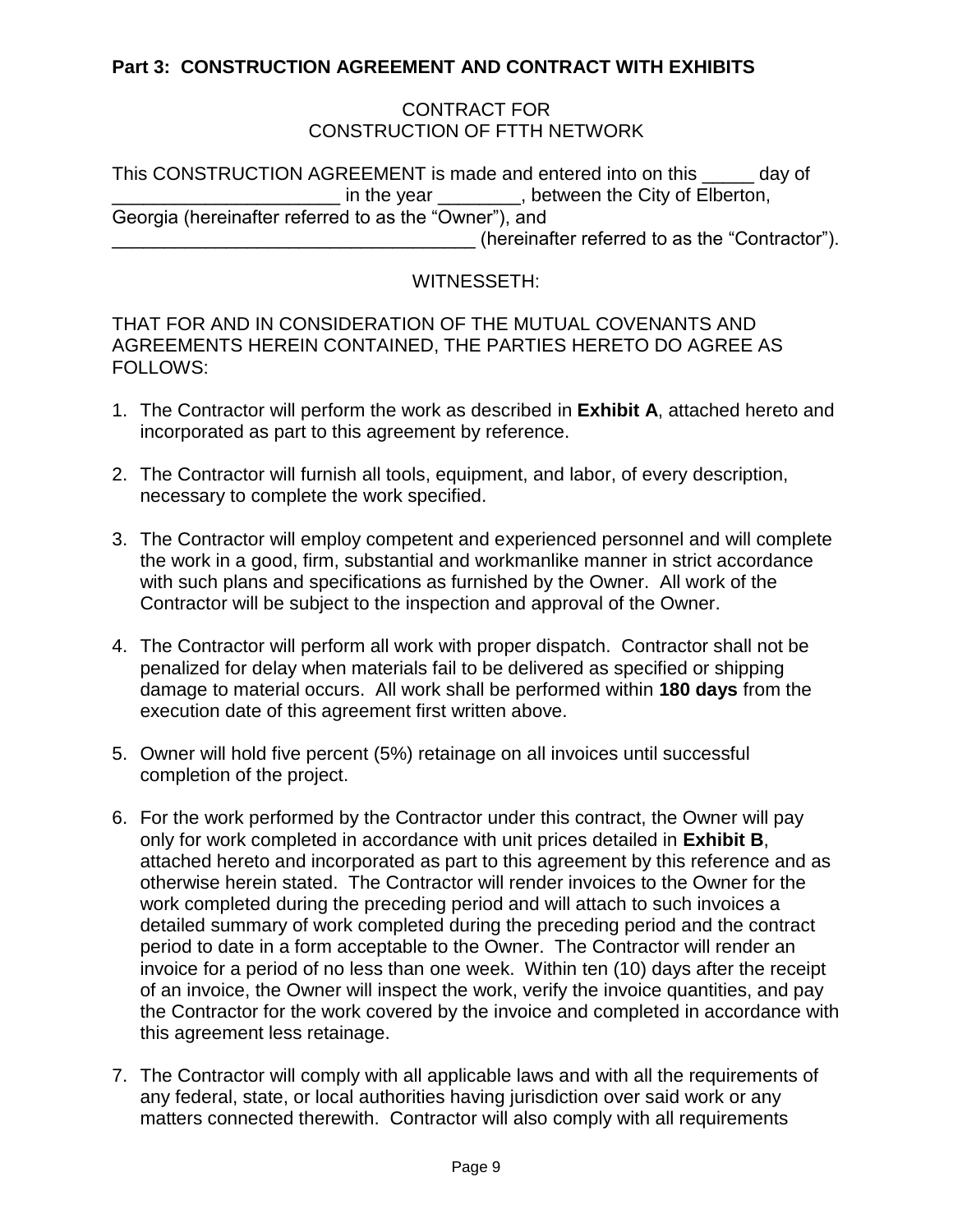contained in *Contractor Requirements* attached hereto as **Exhibit C** and incorporated as part to this agreement by reference.

- 8. Should the corporate name(s), principal(s), owner(s), partner(s), or corporate status of either the Owner or Contractor be modified or changed during the term of this contract, this agreement shall rule and shall not be null or void.
- 9. The Contractor shall provide and maintain, at his own expense, all such safeguards as may be necessary to effectively prevent accident, injury, or damage to property or persons during the prosecution of the work. The Contractor shall indemnify and hold harmless the Owner against any and all damages, suits, and demands growing out of or in any way connected with the performance of the work and will carry and pay for liability insurance fully protecting the Owner against all such claims.
- 10.In the event the Contractor violates any of the provisions of this contract, or the quality or quantity of the work performed is, in the sole judgment of the Owner, substandard and/or unsatisfactory, or for any reason, the Owner shall have the right to cancel this contract upon thirty (30) days written notice to the Contractor.
- 11.Unless sooner terminated as herein provided, this contract shall be effective for 366 days from the date thereof.
- 12.The Contractor acknowledges and agrees that the Owner must approve any person, firm or other party to whom it is proposed to award a subcontract under this contract.

IN WITNESS WHEREOF, the parties hereto have executed this Construction Agreement under their respective seals on the day and date first above written in two (2) counterparts, each of which shall be deemed an original.

\_\_\_\_\_\_\_\_\_\_\_\_\_\_\_\_\_\_\_\_\_\_\_\_\_\_\_\_\_ \_\_\_\_\_\_\_\_\_\_\_\_\_\_\_\_\_\_\_\_\_\_\_\_\_\_\_\_\_\_\_\_

CONTRACTOR:

Attest:

\_\_\_\_\_\_\_\_\_\_\_\_\_\_\_\_\_\_\_\_\_\_\_\_\_\_\_\_\_ \_\_\_\_\_\_\_\_\_\_\_\_\_\_\_\_\_\_\_\_\_\_\_\_\_\_\_\_\_\_\_\_ By: [name], [title]

> OWNER: CITY OF ELBERTON, GEORGIA

\_\_\_\_\_\_\_\_\_\_\_\_\_\_\_\_\_\_\_\_\_\_\_\_\_\_\_\_\_\_\_\_

Attest:

Cindy Churney, City Clerk By: Lanier Dunn, City Manager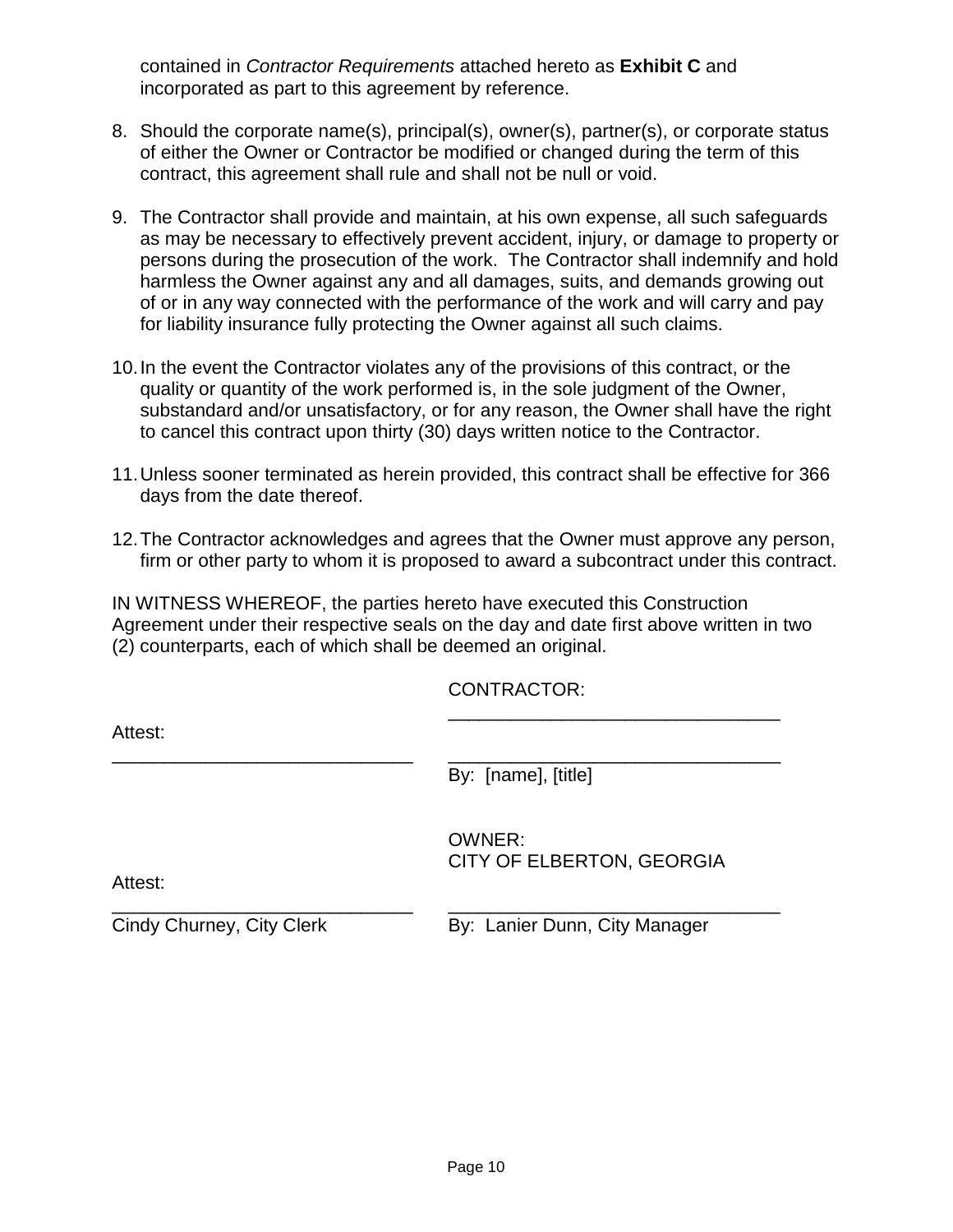# **EXHIBIT A**

# **Description of the Project**

Supply all labor, tools, and equipment to construct an extension to the City of Elberton's existing telecommunications system of approximately 30 miles of fiber-to-the-home construction in a rural area of Elbert County, to the design specifications of the Owner. Specifications included the installation of 1/4" galvanized strand for support and the lashing of first and second fiber optic cabling.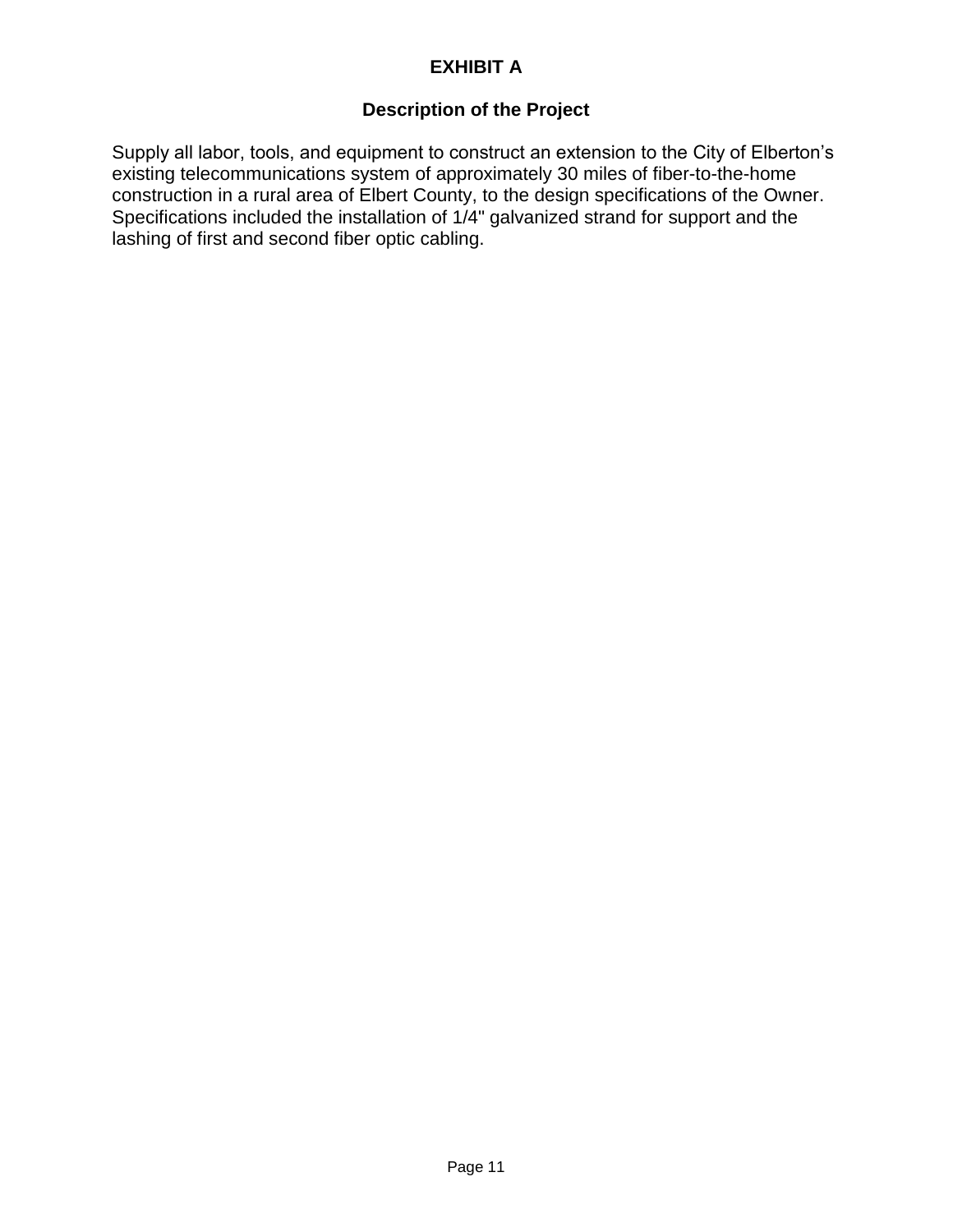# **Detailed Cost Summary**

| <b>Cost Description</b>                      | <b>Total Rate</b><br>per Unit | <b>Bid</b><br><b>Units</b> | <b>Estimated</b><br><b>Total Units</b> | <b>Extended</b><br>Cost |
|----------------------------------------------|-------------------------------|----------------------------|----------------------------------------|-------------------------|
|                                              |                               |                            |                                        |                         |
| Install Strand & Bonding, Guying and Anchors |                               | Strand foot                | 121,083   \$                           |                         |
| Placement of Fiber on Strand (OL)*           | \$                            | Fiber foot                 | 159,488   \$                           |                         |
| <b>TOTAL</b>                                 |                               |                            |                                        | 12                      |
|                                              |                               |                            |                                        |                         |
| *For first and second fiber jointly          |                               |                            |                                        |                         |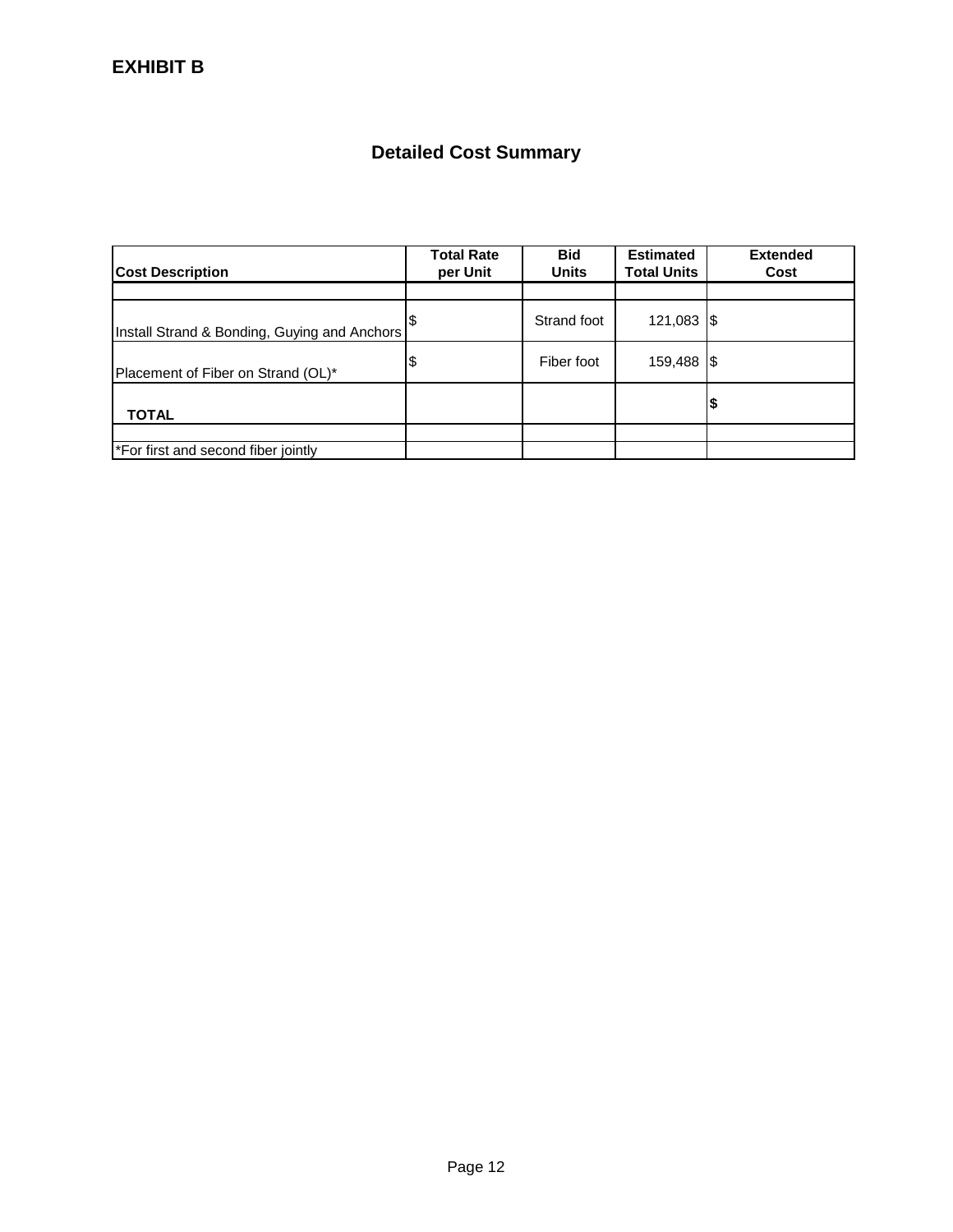# **EXHIBIT C**

## **Contractor Requirements**

The following are intended to provide general requirements for utility contractors performing work for the City of Elberton FTTH network construction. They are supplemental requirements on specific projects and to any requirements that may be noted on the plans for a specific project. If during the course of work on a specific project the contractor fails to meet any of these requirements, the City of Elberton reserves the right to stop work until all requirements are met.

#### I. Qualifications

The contractor shall meet all applicable qualifications as outlined in this section.

#### A. References

The contractor shall provide the City of Elberton with references of previous work history indicating company name, address, telephone number, and contact person. This should also include the scope of work performed and any like details of the project. This information shall be provided in writing. The City of Elberton reserves the right to reject any contractor with unsatisfactory references.

#### B. Resources

The contractor must have sufficient resources to complete the project by the Completion Date, and maintain timely progress as determined by the City of Elberton. The contractor should consider existing commitments in determining adequate personnel and equipment availability throughout the project so as to stay on schedule and finish all work by the Completion Date.

#### C. Certifications

The contractor shall possess necessary certifications for the contractor as an entity, for individuals in its employ, and for all associated equipment to complete the project by the Completion Date. Any reference made to necessary certifications includes but is not limited to conforming to the standards of a technical society, organization, body, code or standard. In a case where the City of Elberton establishes a more stringent qualification, the more stringent qualification shall prevail. In addition, necessary qualifications shall include all applicable requirements of local codes, utilities, and any other authority having jurisdiction.

#### II. Licensing

The contractor shall have all necessary licenses and permits to complete the project by the Completion Date. All licenses and permits must give the contractor authority to perform work set forth by the project including similar licensing for reference in the contractor's state of origin.

#### III. Insurance

The contractor shall provide to the City of Elberton proof and scope of insurance coverage in the form of a Certificate of Insurance currently in force. The Certificate of Insurance must list the City of Elberton as additional insured and will not be cancelled or materially altered unless at least 30 days prior written notice has been given to the City of Elberton. This coverage must include General Liability for products and services and shall include: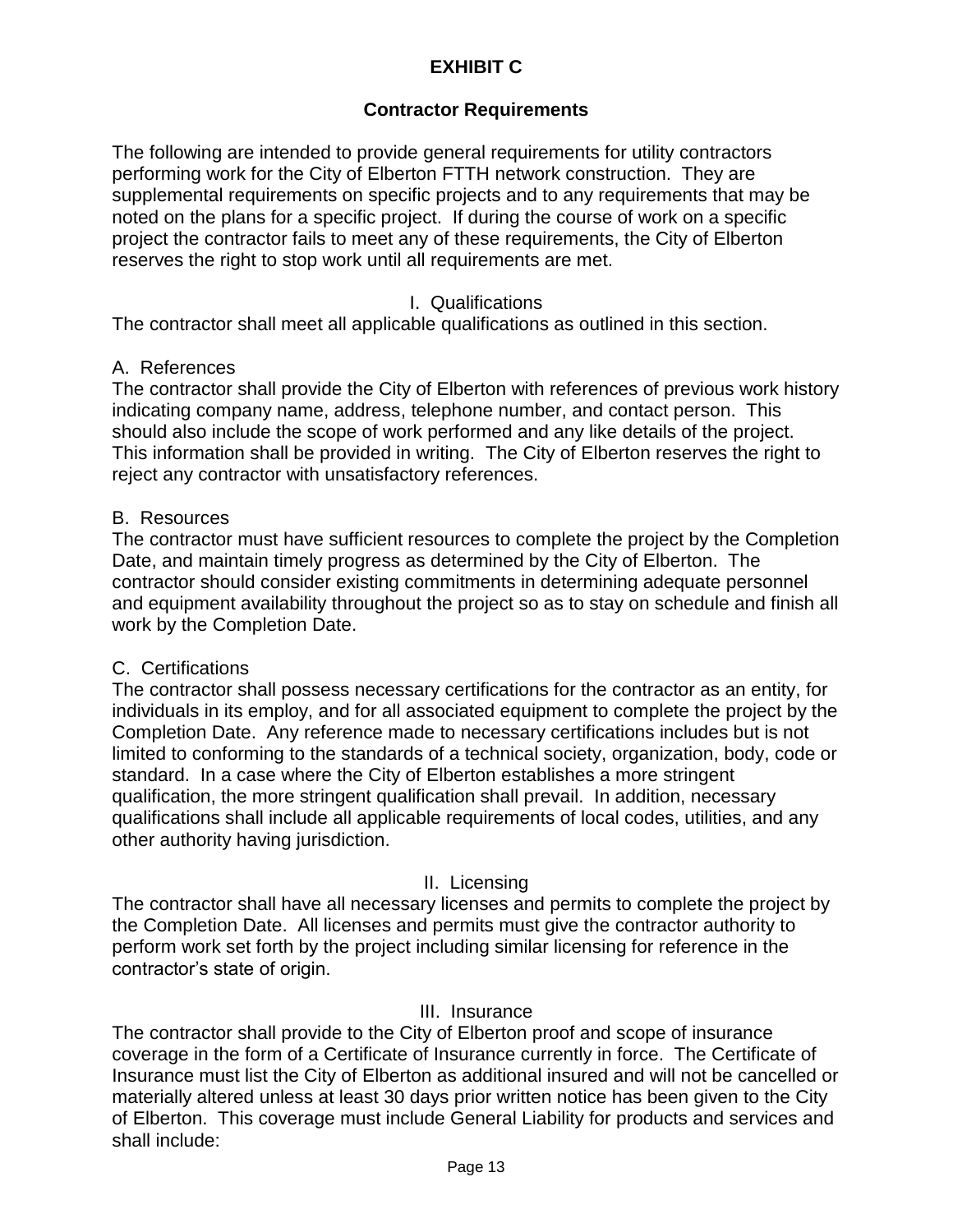- 1. Bodily injury coverage in an amount not less than \$1,000,000 for bodily injury, including accidental death, to any one person, and subject to the same limit for each person, in an amount not less than \$2,000,000 on account of one accident.
- 2. Property damage insurance in an amount not less than \$1,000,000 for any one damage claim, and in an aggregate amount up to \$2,000,000 during a period of 12 months.
- 3. Automobile liability including bodily injury and property damage.

# IV. Warranty

The contractor shall give warranty on workmanship and installation for a period of one year from the date of the final invoice being presented for payment. Any defects discovered within one year shall be reported by the City to the contractor in writing, and the contractor shall repair or replace the defective work at the contractor's expense within 30 days of notice.

# V. Indemnification

The contractor shall indemnify and hold harmless the City of Elberton and its agents and employees from and against all claims, damages, losses and expenses including claims, consultants' and attorneys' fees arising out of or resulting from the performance of the work, provided that any such claims, damages, losses, or expenses is attributable to bodily injury, sickness, disease or death, or to injury to or destruction of tangible property, including the loss of use resulting there from; and is caused in whole or in part by willful act or omission of the contractor, any subcontractor, anyone directly or indirectly employed by any of them or anyone for whose acts any of them may be liable.

In any and all claims against the City of Elberton, or any of its agents and employees, by any employee of the contractor, any subcontractor, anyone directly or indirectly employed by any of them, or anyone for whose acts any of them may be liable, the indemnification obligation shall not be limited in any way by any limitation on the amount or type of damages, compensation or benefits payable by or for the contractor or any subcontractor under workers' compensation acts, disability benefit acts or other employee benefit acts.

# VI. Definitions

A. Contractor – Entity bidding on job, having met all requirements set forth in the *Contractor Requirements*, and a party to the Construction Agreement, or the authorized and legal representative of such party

B. Owner – The City of Elberton, Georgia, or its authorized representatives

C. Work / Project – The entire completed construction required to be furnished under contract documents

D. Completion Date – 180 days from the execution date of the contract